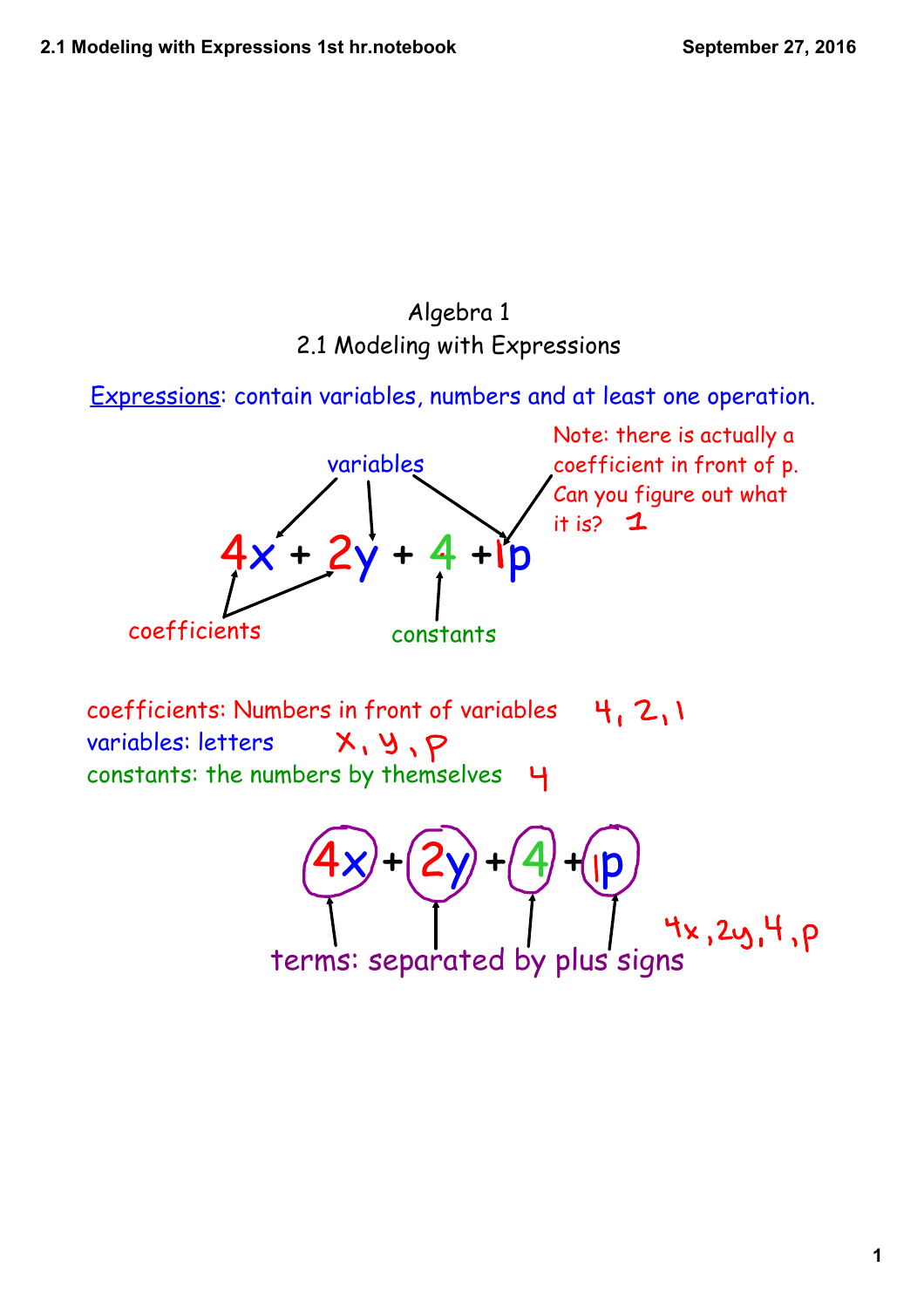Ex 1) List the coefficients, variables, terms and constants.

 $8 + 2y - 1w - 6$ <br> $8 + 2y - 1w - 6$ <br> $8 + 2y - 1w - 6$ coefficients:  $2, -1$ variables: constants:  $terms: 8, 2y, -lw, -b$ 

Ex 2) List the coefficients, variables and constants.  $6x + 4 + 2r + 1$ 

coefficients: variables: constants: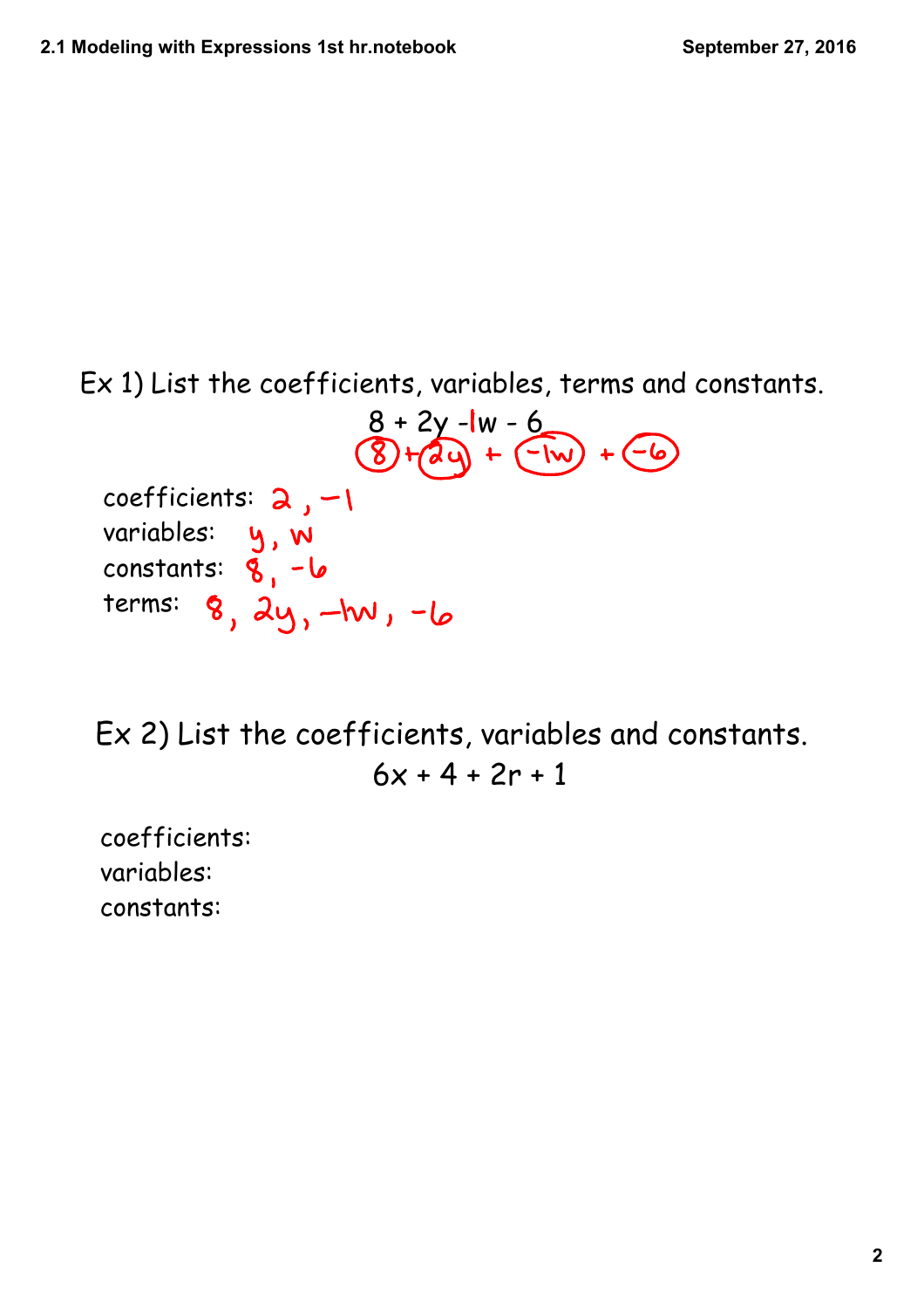Ex 2) List the coefficients, variables, terms and constants.  $-9y + 2 + 7x - h$ <br> $-9y + 2 + 7x - h$ <br> $-9y + 2 + 7x - h$ coefficients:  $-9, 7, -1$ variables: constants: terms:  $-9y$ , 2, 7x,  $-1h$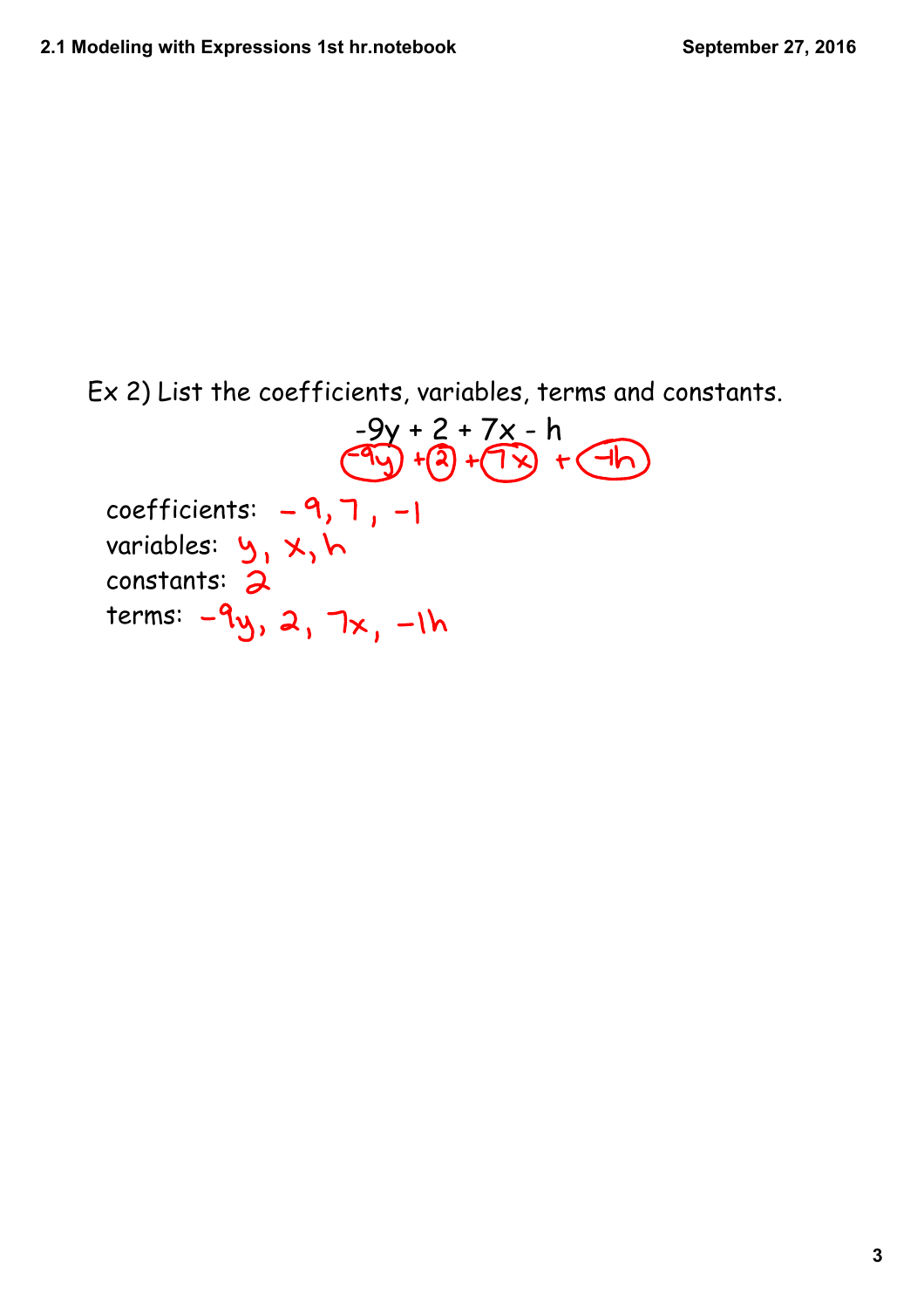# Ex 3) List the coefficients, variables, constants, and terms 7r - 5w - 6 - s coefficients:  $7, -5, -1$ You Try:

variables:  $r_{1}w_{1}s$ constants:  $-6$ terms:  $7r_1 -5w_1 - b_1 - s$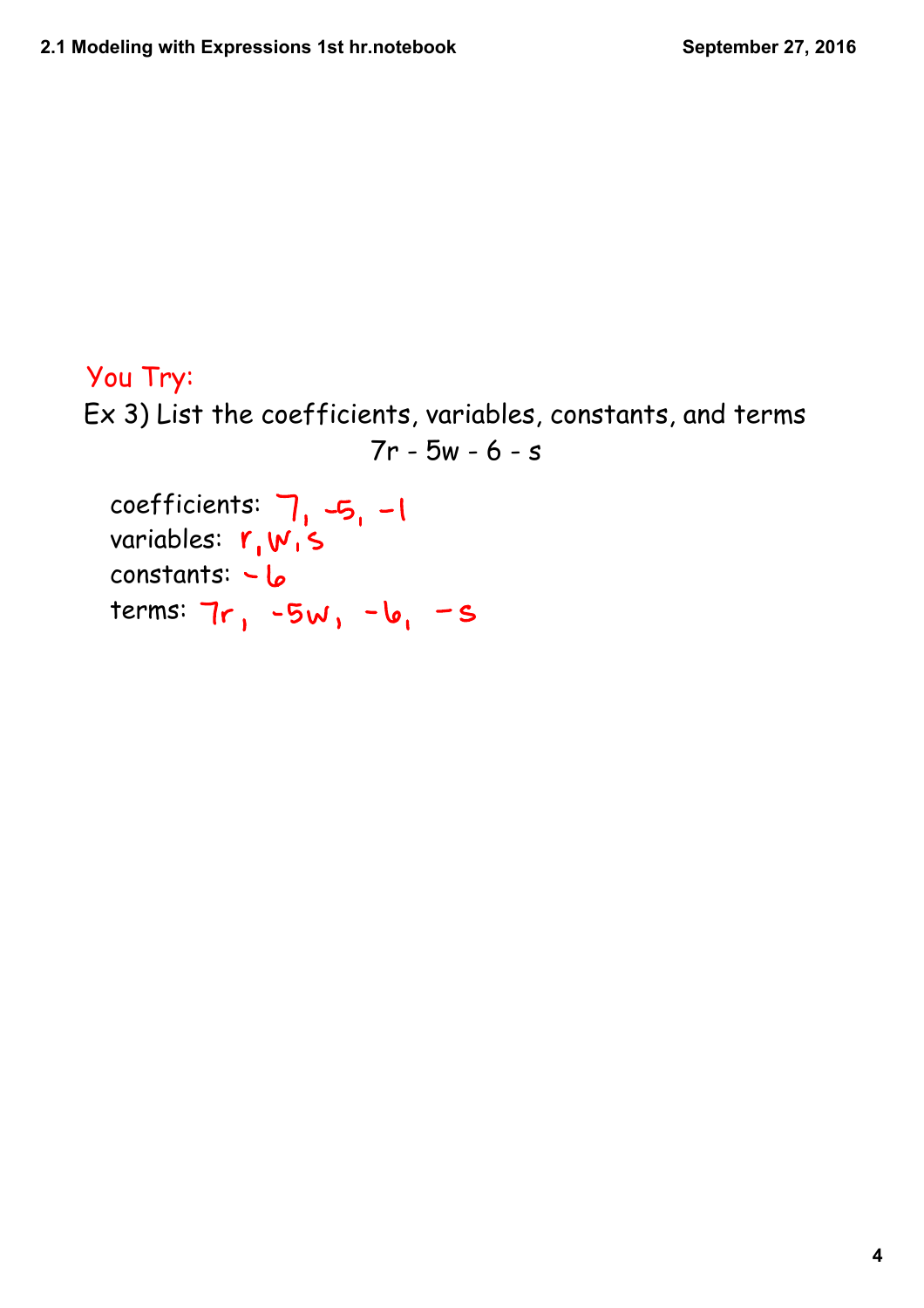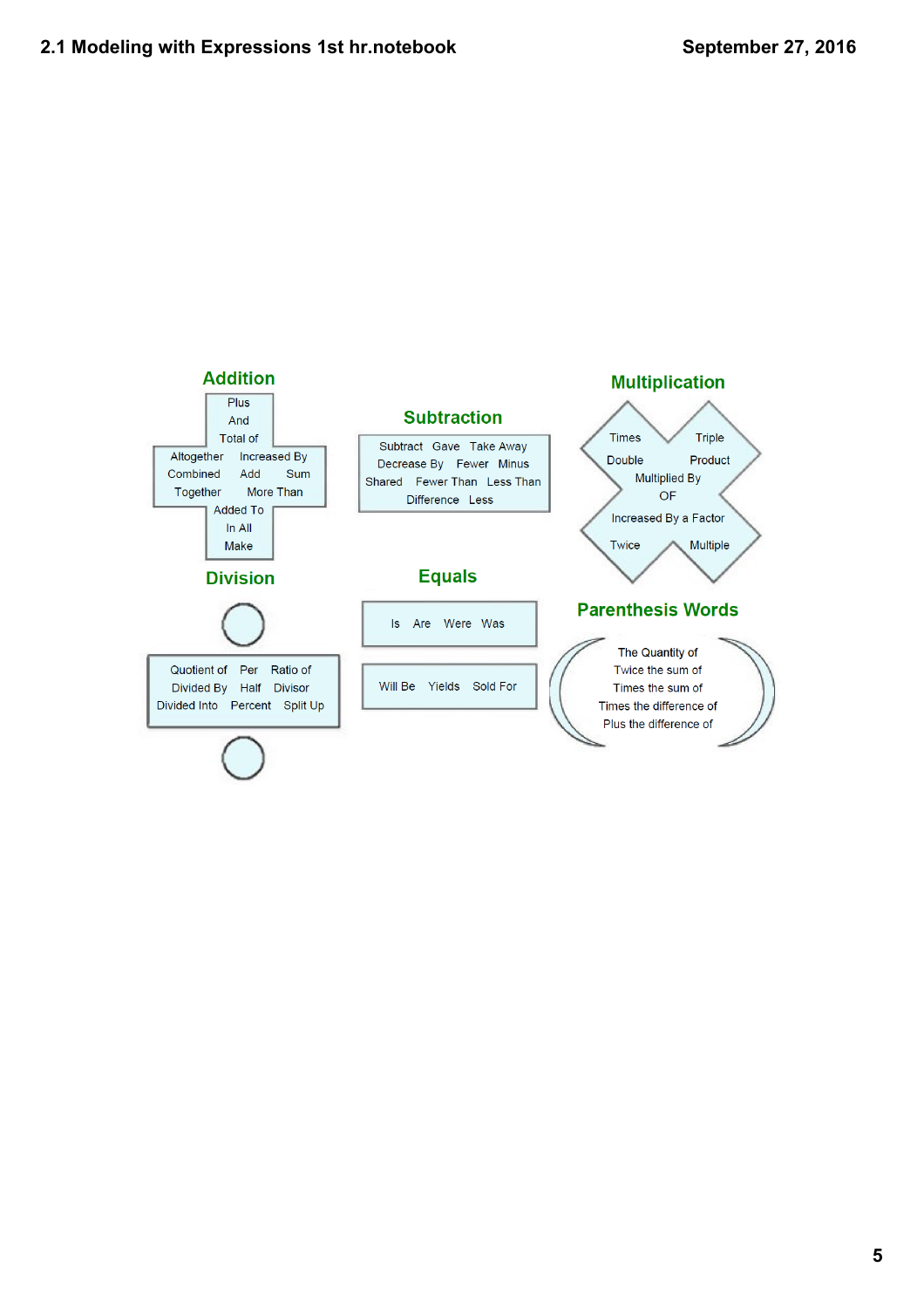#### **Explain 1 Interpreting Algebraic Expressions in Context** 【ď

In many cases, real-world situations and algebraic expressions can be related. The coefficients, variables, and operations represent the given real-world context.

Interpret the algebraic expression corresponding to the given context.

#### **Example 1**

 $(A)$ Curtis is buying supplies for his school. He buys  $p$  packages of crayons at \$1.49 per package and  $q$ packages of markers at \$3.49 per package. What does the expression  $1.49p + 3.49q$  represent?

the price of p packages of cras  $1.49<sub>P</sub>$ the price of q packages of  $1.49p + 3.49q$ price of crayons Hotal

(B) Jill is buying ink jet paper and laser jet paper for her business. She buys 8 more packages of ink jet paper than  $\rho$  packages of laser jet paper. Ink jet paper costs \$6.95 per package and Claser jet paper costs \$8 per package. What does the expression  $8p + 6.95(p + 8)$  represent?  $\bullet$  $\mathbf{r}$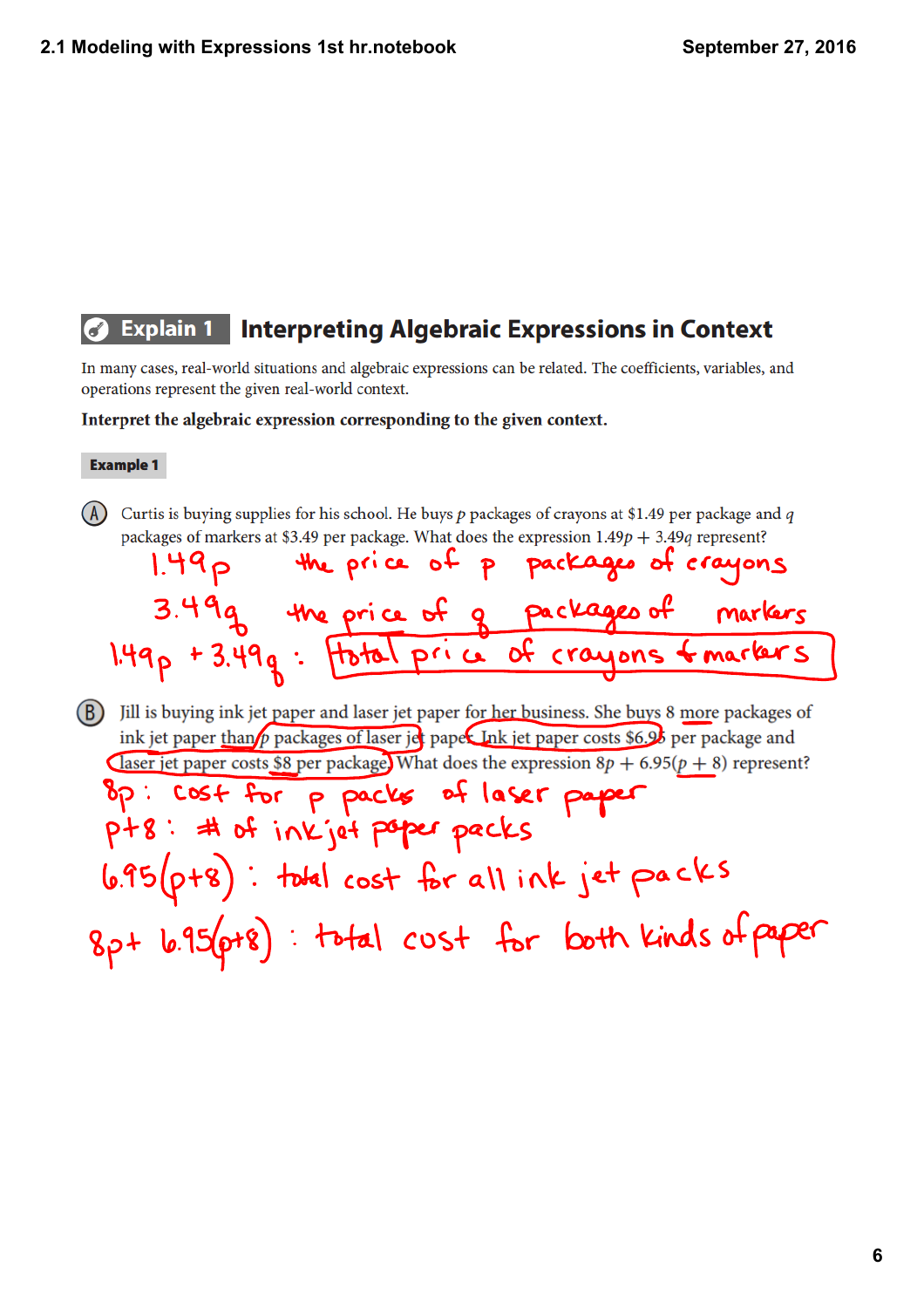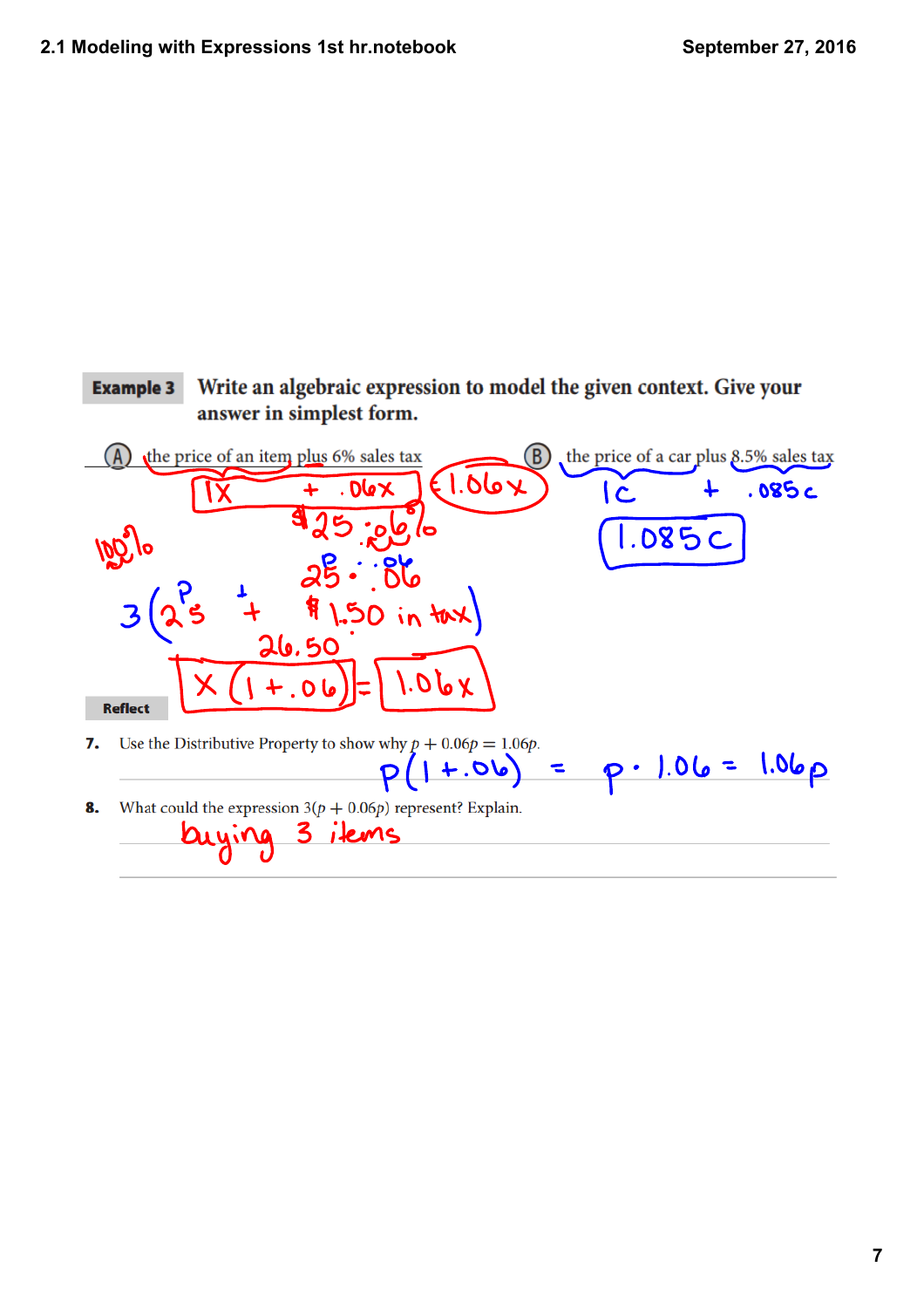**Your Turn** 

 $\blacksquare$ 

Interpret the algebraic expression corresponding to the given context.

George is buying watermelons and pineapples to make fruit salad. He buys w watermelons at \$4.49 each 3. and p pineapples at \$5 each. What does the expression  $4.49w + 5p$  represent?

total cost of watermelons d'pineapple

Sandi buys 5 fewer packages of pencils than  $p$  packages of pens. Pencils costs \$2.25 per package and pens 4. costs \$3 per package. What does the expression  $3p + 2.25(p - 5)$  represent?

#### total cost of pens + pencils **Your Turn**

### Write an algebraic expression to model the given context. Give your answer in simplest form.

 $9 - 15p$ <br> $(10000 - 1570) p = 8570 p$ 

the number of gallons of water in a tank, that already has 300 gallons in it, after being filled at 35 gallons 9. per minute for  $m$  minutes  $300 + 35m$  $0000$ 

**10.** the original price  $p$  of an item less a discount of 15%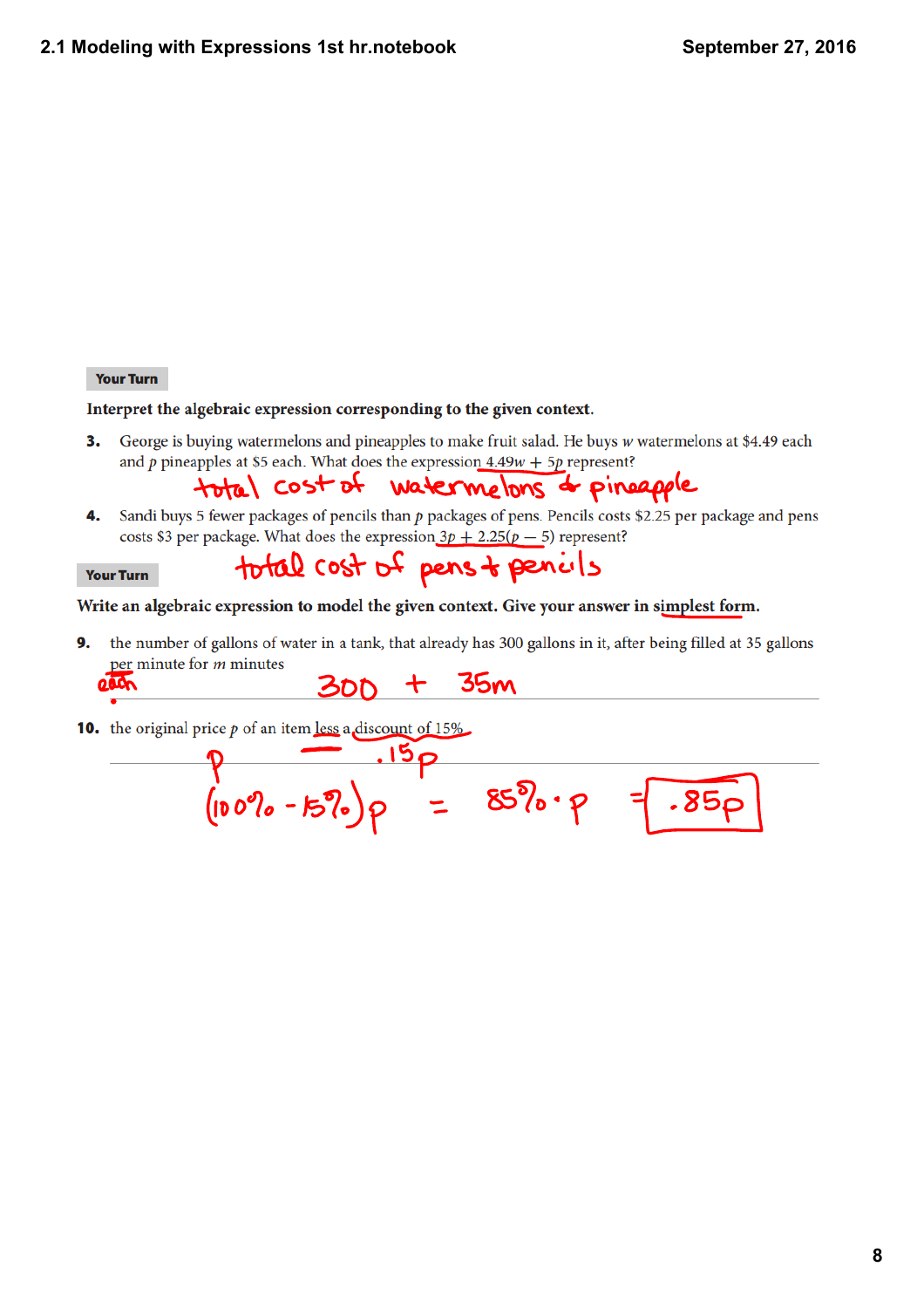#### **Explain 2 Comparing Algebraic Expressions**  $\sigma$

Given two algebraic expressions involving two variables, we can compare whether one is greater or less than the other. We can denote the inequality between the expressions by using  $\langle$  or  $\rangle$  symbols. If the expressions are the same, or equivalent expressions, we denote this equality by using  $=$ .

Suppose x and y give the populations of two different cities where  $x > y$ . Compare the X is greater than y expressions and tell which of the given pair is greater.

**Example 1** 

 $\overrightarrow{A}$   $x + y$  and 2x<br>  $\overrightarrow{X}$   $\overrightarrow{X}$   $\overrightarrow{X}$   $\overrightarrow{X}$ 

 $x=5$ <br> $y=3$ <br> $y=\frac{x}{y}$  and  $\frac{y}{x}$  $\frac{5}{3}$ <br> $\frac{3}{3}$ <br> $\geq$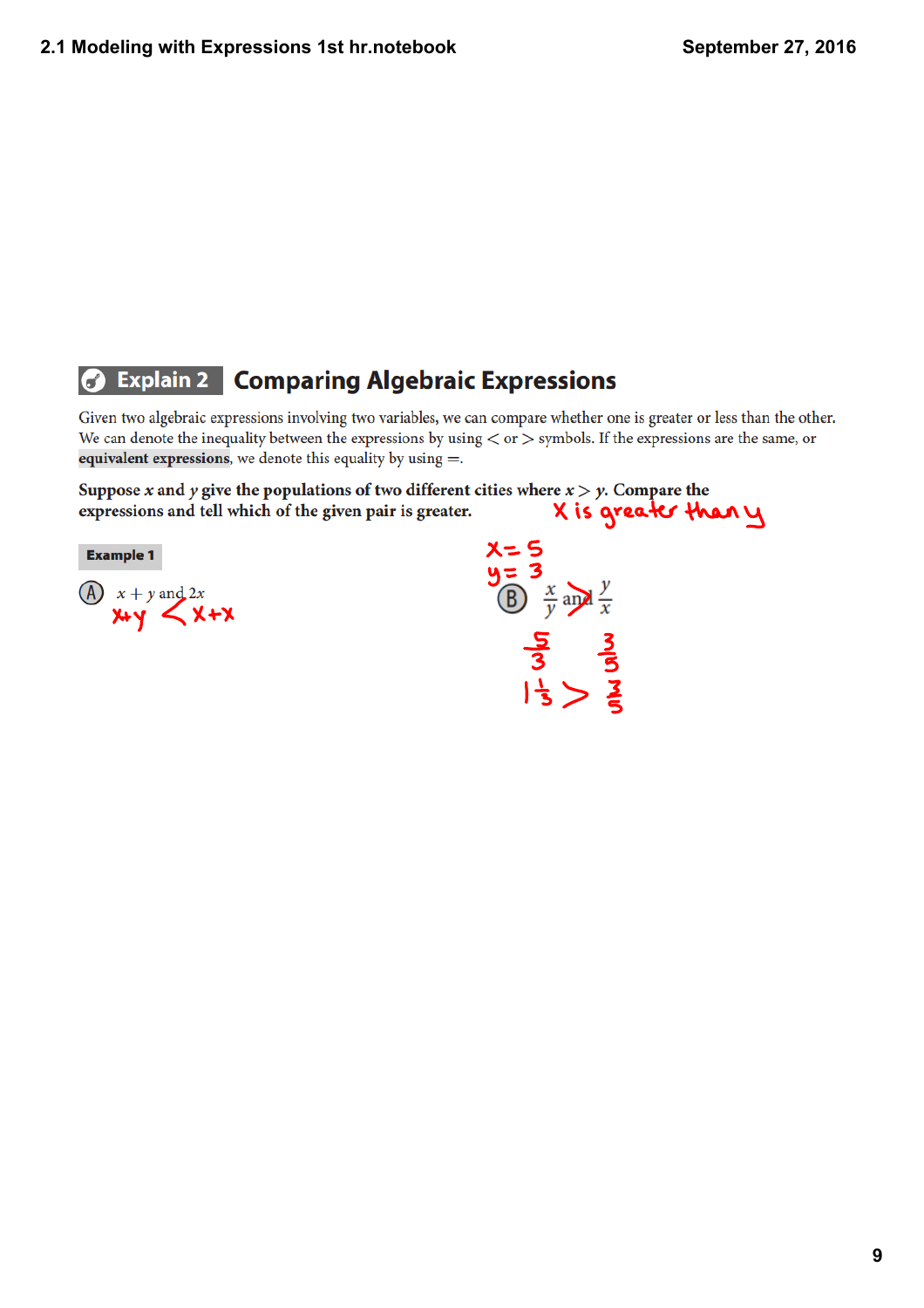### **Your Turn**

 $\frac{4}{7}<\frac{7}{4}$ 

Suppose x and y give the populations of two different cities where  $x > y$  and  $y > 0$ . Compare the expressions and tell which of the given pair is greater.

5.  $\frac{x}{x+y}$  and  $\frac{x+y}{x}$ 6.  $2(x + y)$  and  $(x + y)^2$  $let x = 4 + y = 3$ Make up some example #'s  $Let x = 4$  + y= 3  $2(4+3)$   $4+3$ <sup>2</sup><br>2.7 7<sup>2</sup>=7.7<br>14 < 49  $\frac{4}{4+3}$   $\frac{4+3}{4}$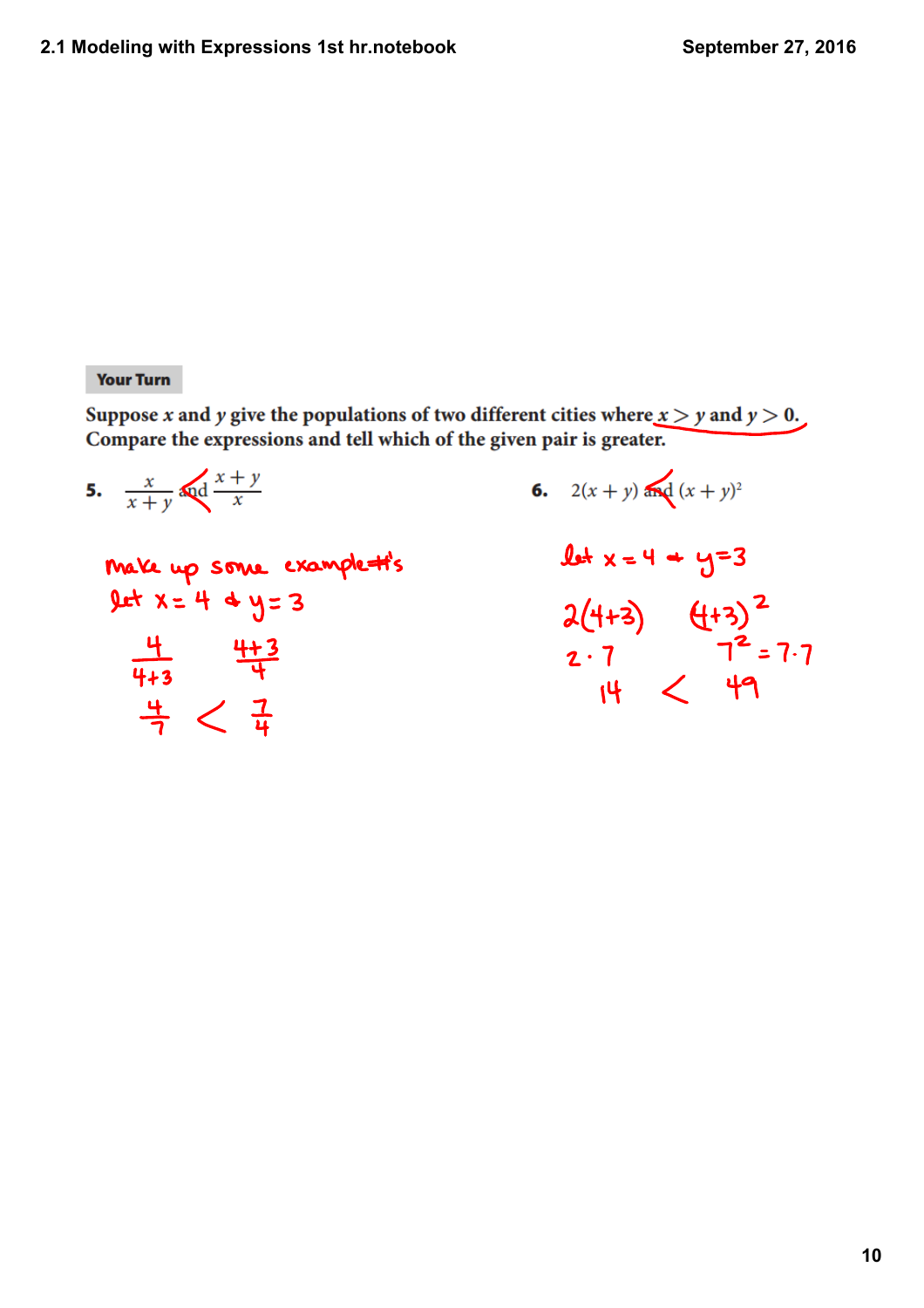Homework

Worksheet & pg 41; 6-24e ec:26